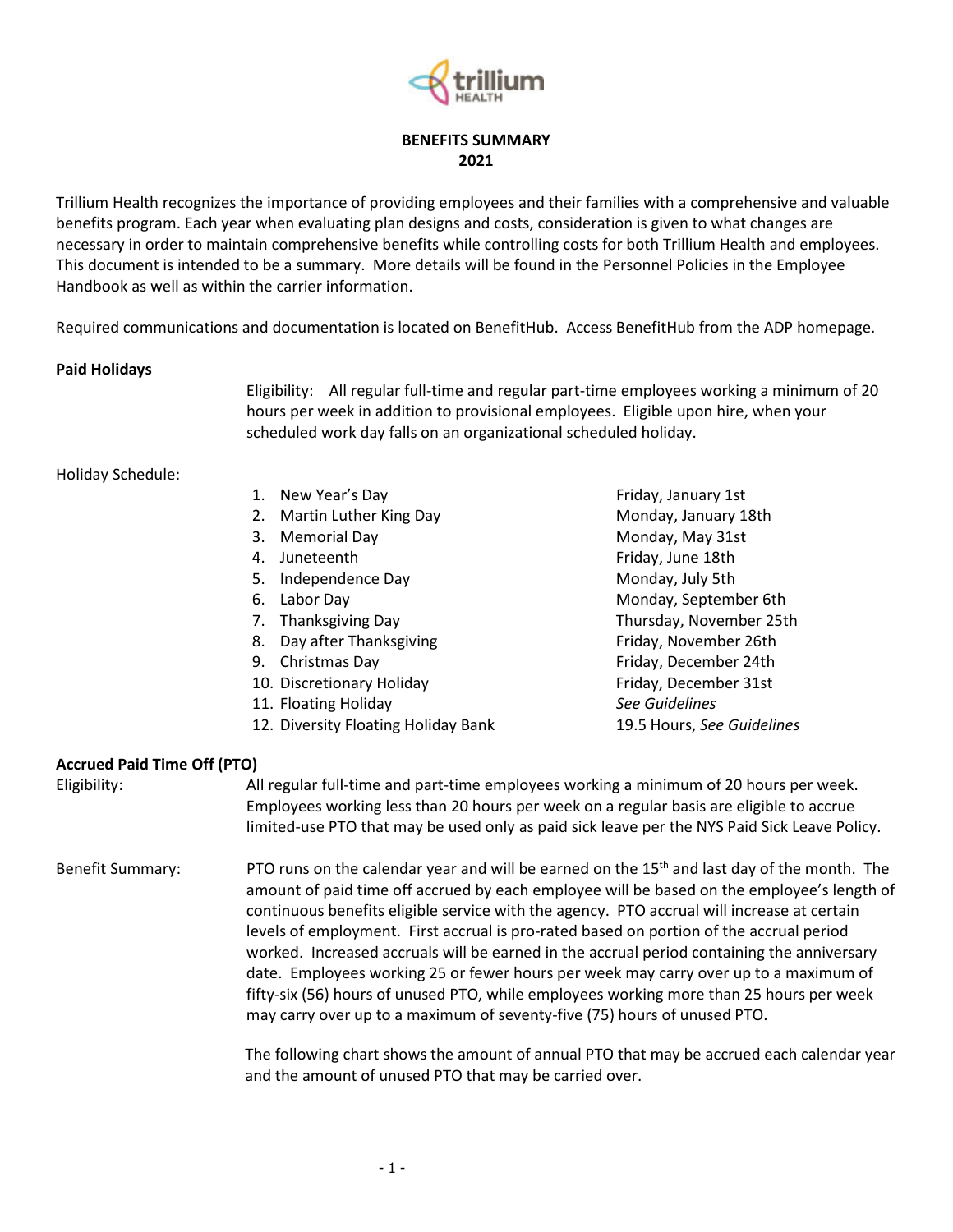| <b>Scheduled</b><br><b>Hours Per</b><br><b>Week</b> | <b>Years of</b><br><b>Employment</b> | <b>PTO Hours</b><br><b>Accrued Per</b><br><b>PTO Accrual</b><br><b>Period</b> | <b>Annual</b><br><b>Maximum PTO</b><br><b>Hours Accrued</b> | <b>Maximum</b><br><b>Number of</b><br><b>Carryover</b><br><b>Hours</b> |
|-----------------------------------------------------|--------------------------------------|-------------------------------------------------------------------------------|-------------------------------------------------------------|------------------------------------------------------------------------|
| $34.5 - 37.5$                                       |                                      |                                                                               |                                                             |                                                                        |
|                                                     | 1st                                  | 6.57                                                                          | 157.50                                                      | 75                                                                     |
|                                                     | 2nd thru 4 <sup>th</sup>             | 8.44                                                                          | 202.50                                                      | $\overline{75}$                                                        |
|                                                     | 5 <sup>th</sup> thru 9 <sup>th</sup> | 9.38                                                                          | 225.00                                                      | 75                                                                     |
|                                                     | $10^{\text{th}} +$                   | 10.16                                                                         | 243.75                                                      | 75                                                                     |
|                                                     |                                      |                                                                               |                                                             |                                                                        |
| $30.5 - 34.0$                                       |                                      |                                                                               |                                                             |                                                                        |
|                                                     | 1st                                  | 5.91                                                                          | 141.84                                                      | 75                                                                     |
|                                                     | 2nd thru 4 <sup>th</sup>             | 7.60                                                                          | 182.40                                                      | 75                                                                     |
|                                                     | 5 <sup>th</sup> thru 9 <sup>th</sup> | 8.44                                                                          | 202.56                                                      | 75                                                                     |
|                                                     | $10^{\text{th}} +$                   | 9.14                                                                          | 219.36                                                      | 75                                                                     |
|                                                     |                                      |                                                                               |                                                             |                                                                        |
| $25.5 - 30.0$                                       |                                      |                                                                               |                                                             |                                                                        |
|                                                     | 1st                                  | 5.27                                                                          | 126.48                                                      | 75                                                                     |
|                                                     | 2nd thru 4th                         | 6.75                                                                          | 162.00                                                      | 75                                                                     |
|                                                     | 5 <sup>th</sup> thru 9 <sup>th</sup> | 7.50                                                                          | 180.00                                                      | 75                                                                     |
|                                                     | $10^{\text{th}} +$                   | 8.13                                                                          | 195.12                                                      | 75                                                                     |
|                                                     |                                      |                                                                               |                                                             |                                                                        |
| $20.0 - 25.0$                                       |                                      |                                                                               |                                                             |                                                                        |
|                                                     | 1st                                  | 4.38                                                                          | 105.12                                                      | 56                                                                     |
|                                                     | 2nd thru 4th                         | 5.63                                                                          | 135.12                                                      | 56                                                                     |
|                                                     | 5th thru 9th                         | 6.25                                                                          | 150.00                                                      | 56                                                                     |
|                                                     | $10^{\text{th}} +$                   | 6.77                                                                          | 162.48                                                      | 56                                                                     |
|                                                     |                                      |                                                                               |                                                             |                                                                        |
| <b>Below 20.0</b><br>NYPSL only                     | All                                  | 1 hr per 30<br>hrs worked<br>(cumulative)                                     | Varies based on<br>hours worked                             | 56                                                                     |

#### NYS Paid Sick Leave

Eligibility: All employees.

Benefit Summary: All employees may use up to 56 hours of accrued PTO as indicated with timesheet code "PSL" each calendar year for absences from work for any of the purposes described below:

- The mental or physical illness, injury, or health condition of the employee's family member, including diagnosis, care, preventive care, or treatment; or
- For an absence from work due to any of the following because the employee or the employee's family member has been the victim of domestic violence, a family offense, sexual offense, stalking, or human trafficking (except if the employee is the perpetrator of the offense):
	- $\circ$  To obtain services from a domestic violence shelter, rape crisis center, or other services program;
	- $\circ$  To participate in safety planning, temporarily or permanently relocate, or take other actions to increase the safety of the employee or employee's family members;
	- $\circ$  To meet with an attorney or other social services provider to obtain information and advice on, and prepare for or participate in, any criminal or civil proceeding;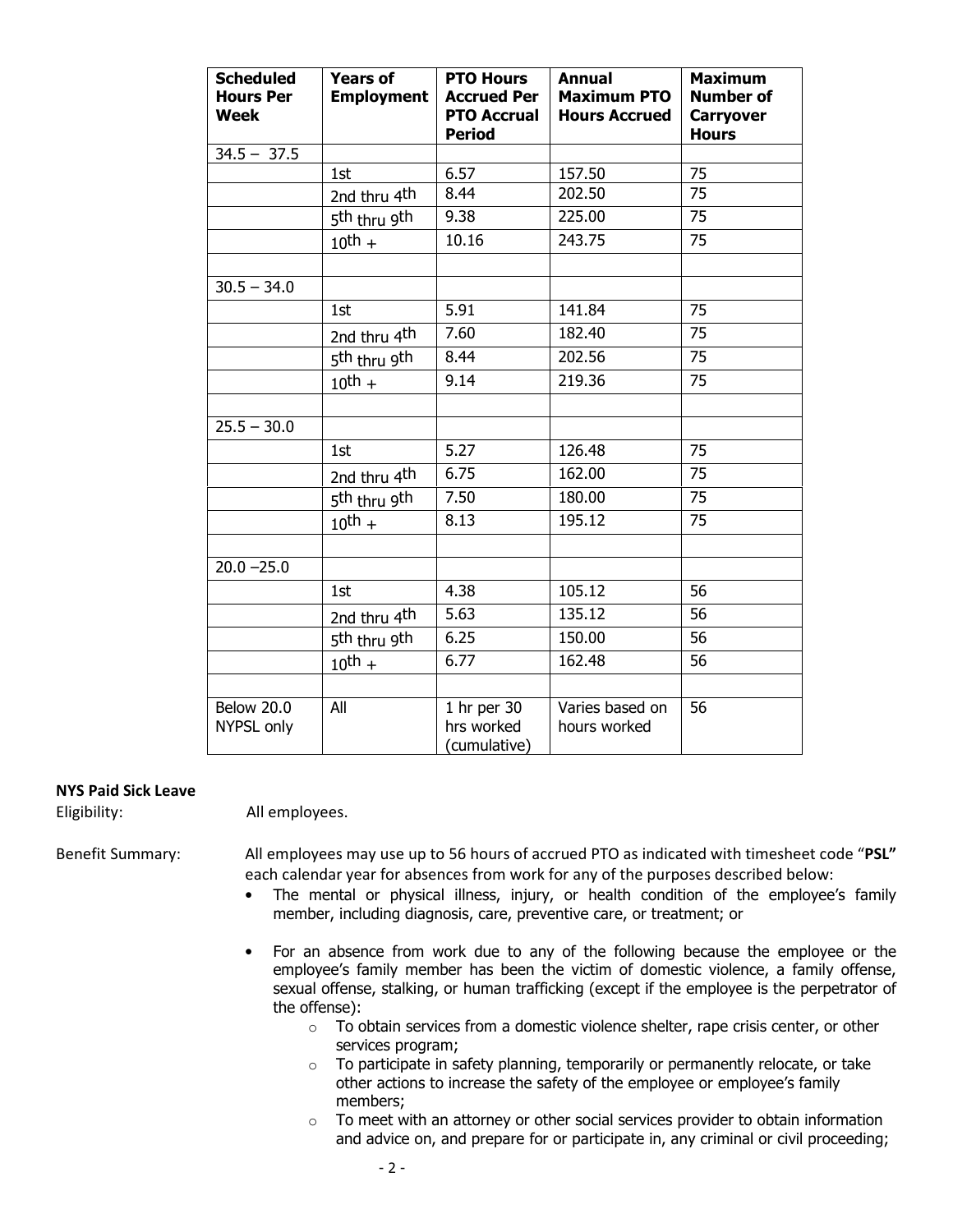- $\circ$  To file a complaint or domestic incident report with law enforcement;
- $\circ$  To meet with a district attorney's office;
- o To enroll children in a new school; or
- $\circ$  To take any other actions necessary to ensure the health or safety of the employee or the employee's family member or to protect those who associate or work with the employee.

#### Long Term Illness/Retirement Bank (LTIRB)

Eligibility: All regular full-time and part-time employees working a minimum of 20 hours per week.

Benefit Summary: At the end of the calendar year, the amount of PTO in excess of the allowed carry over amount will automatically roll into the LTIRB. The LTIRB will cap at a maximum of hours equivalent to 24 weeks of work time or 900 hours for a full time employee. These hours will not be paid out at termination of employment and the employee accrues no rights to the hours or their financial equivalent. This bank may only be accessed to cover time not worked due to a qualified leave of absence or at retirement<sup>1</sup>.

#### NYS Disability Insurance

Carrier: Lincoln Financial

| Eligibility:                                                     | Any regular full-time or part-time employee who have worked for at least four consecutive<br>weeks.                                                                                                                                                                                                                                                                                                                                                                                                                                                |  |
|------------------------------------------------------------------|----------------------------------------------------------------------------------------------------------------------------------------------------------------------------------------------------------------------------------------------------------------------------------------------------------------------------------------------------------------------------------------------------------------------------------------------------------------------------------------------------------------------------------------------------|--|
| <b>Employee Contribution:</b>                                    | \$1.20 per pay period, through payroll deduction                                                                                                                                                                                                                                                                                                                                                                                                                                                                                                   |  |
| <b>Benefit Summary:</b>                                          | Benefits are paid in the event of a disability from an injury or illness occurring off the job<br>Weekly Benefit: 50% of pay, maximum of \$170.00<br>Waiting period: 7 days<br>$\bullet$<br>Benefit period: 26 weeks                                                                                                                                                                                                                                                                                                                               |  |
| <b>Enhanced Disability (Salary Continuation)</b><br>Eligibility: | All regular full-time and part-time employees working a minimum of 20 hours per week are<br>eligible to participate in the enhanced disability coverage once in a 12 month period based on<br>years of service as outlined in the schedule below. In order to qualify for benefits from this plan,<br>employees must apply for, and be approved for payment of New York State Disability benefits.                                                                                                                                                 |  |
| Benefit Summary:                                                 | The agency will pay the full salary for eligible employees for a certain number of weeks as<br>determined by length of service (see chart).<br>While employees are utilizing this benefit, any amounts received from NYS Disability are<br>$\bullet$<br>paid directly to the agency as reimbursement of a portion of the full wages paid to the<br>employee.<br>The employee is not eligible for additional short term disability benefits during this<br>$\bullet$<br>period.<br>PTO will not accrue while Enhanced Disability is in effect.<br>٠ |  |

 $\overline{a}$ 

 $1$  Retirement is defined as occurring at age 55 or after & 5 years of service.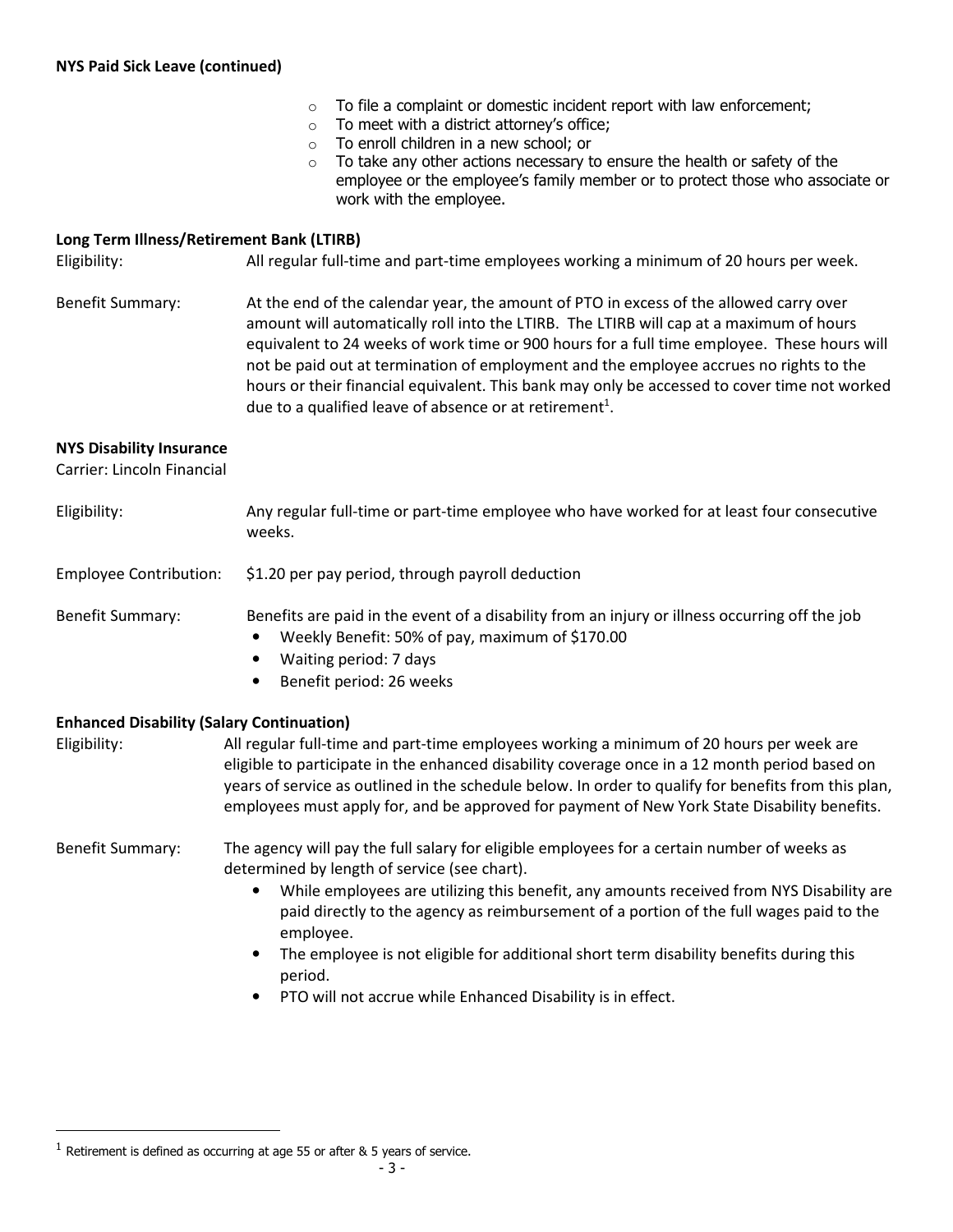# Enhanced Disability (Salary Continuation) (continued)

| Length of<br><b>Consecutive Service</b> | <b>Weeks of Full Pay</b> | <b>Weeks of NYS Disability Benefits</b> |
|-----------------------------------------|--------------------------|-----------------------------------------|
| Less than 1 year                        | 0 Weeks                  | 26 Weeks                                |
| 1 year but less than 4 years            | 4 Weeks                  | 22 Weeks                                |
| 4 years but less than 6 years           | 6 Weeks                  | 20 Weeks                                |
| 6 years or more                         | 8 Weeks                  | 18 Weeks                                |

# Short Term Disability

Carrier: Lincoln Financial

| Eligibility:                                              | All full-time and part-time employees working a minimum of 20 hours per week. Eligible<br>upon hire.                                                                                                                                                                                                                                                             |  |
|-----------------------------------------------------------|------------------------------------------------------------------------------------------------------------------------------------------------------------------------------------------------------------------------------------------------------------------------------------------------------------------------------------------------------------------|--|
| <b>Employee Contribution:</b>                             | None                                                                                                                                                                                                                                                                                                                                                             |  |
| Benefit Summary:                                          | Benefits are paid in the event of a disability from an injury or illness occurring off the job<br>Weekly Benefit: 40% of pay, maximum of \$1,000<br>Maximum benefit includes NYS Disability Benefit<br>$\circ$<br>Benefit is paid to Trillium during period of Enhanced Disability<br>$\circ$<br>Waiting period: 7 days<br>Benefit period: 26 weeks<br>$\bullet$ |  |
| <b>Long Term Disability</b><br>Carrier: Lincoln Financial |                                                                                                                                                                                                                                                                                                                                                                  |  |
| Eligibility:                                              | All full-time and part-time employees working a minimum of 20 hours per week. Eligible<br>upon hire.                                                                                                                                                                                                                                                             |  |
| <b>Employee Contribution:</b>                             | None                                                                                                                                                                                                                                                                                                                                                             |  |
| Benefit Summary:                                          | 60% monthly income<br>Maximum: \$7,500 per month<br>$\bullet$<br>Minimum monthly benefit: \$100.00<br>$\bullet$<br>Waiting period: 180 days<br>٠                                                                                                                                                                                                                 |  |
| Life & AD&D Insurance<br>Carrier: Lincoln Financial       |                                                                                                                                                                                                                                                                                                                                                                  |  |
| Eligibility:                                              | All regular employees working a minimum of 20 hours per week are eligible upon hire.                                                                                                                                                                                                                                                                             |  |
| <b>Employee Contribution:</b>                             | None                                                                                                                                                                                                                                                                                                                                                             |  |
| Benefit Summary:                                          | Benefits are paid in the event of death, dismemberment or a life threatening illness<br>• Benefit: 2X annual salary<br>Maximum Benefit: \$300,000<br>$\bullet$<br>• Age Reduction Formula: original benefit reduces by 50% at age 70<br>• AD&D benefit: same as life benefit                                                                                     |  |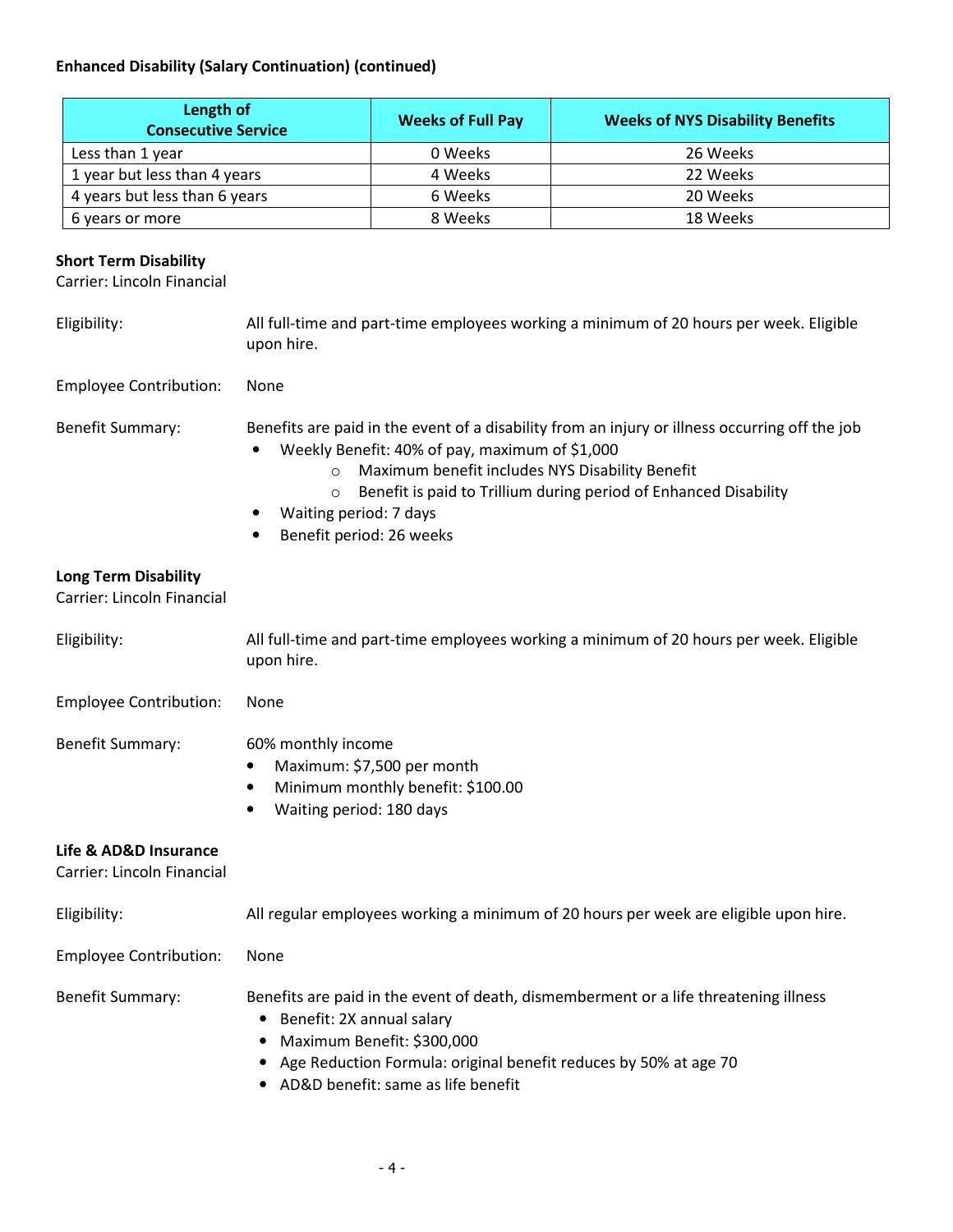# Paid Family Leave

Carrier: Lincoln Financial

| Eligibility:                                                          | Employees with a regular work schedule of 20 or more hours per week are eligible after 26<br>weeks of employment. Employees with a regular work schedule of less than 20 hours per<br>week are eligible after 175 days worked.                                                                                                                                                                                                                                                                                                                                                                                                            |  |  |  |
|-----------------------------------------------------------------------|-------------------------------------------------------------------------------------------------------------------------------------------------------------------------------------------------------------------------------------------------------------------------------------------------------------------------------------------------------------------------------------------------------------------------------------------------------------------------------------------------------------------------------------------------------------------------------------------------------------------------------------------|--|--|--|
|                                                                       | An employee can waive coverage if they:<br>regularly work 20 hours or more per week, but will not work 26 consecutive<br>$\circ$<br>weeks (6 months) for Trillium, or<br>regularly work less than 20 hours per week, but will not work 175 days in 52<br>$\circ$<br>consecutive weeks (a year) for Trillium.                                                                                                                                                                                                                                                                                                                              |  |  |  |
| <b>Employee Contribution:</b>                                         | .511% of wages up to maximum \$385.34 per year, through payroll deduction                                                                                                                                                                                                                                                                                                                                                                                                                                                                                                                                                                 |  |  |  |
| <b>Benefit Summary:</b>                                               | Paid time off so an employee can bond with a newly born, adopted, or fostered child; care<br>for a family member with a serious health condition; or assist loved ones when a family<br>member is deployed abroad on active military duty.<br>Weekly Benefit: 67% of average weekly pay up to \$971.61<br>Waiting period: none<br>Benefit period: 12 weeks                                                                                                                                                                                                                                                                                |  |  |  |
| <b>Employee Assistance Program</b><br>Provider: Employee Network Inc. |                                                                                                                                                                                                                                                                                                                                                                                                                                                                                                                                                                                                                                           |  |  |  |
| Eligibility:                                                          | All employees and family members of their household are eligible upon employee's hire.                                                                                                                                                                                                                                                                                                                                                                                                                                                                                                                                                    |  |  |  |
| <b>Employee Contribution:</b>                                         | None                                                                                                                                                                                                                                                                                                                                                                                                                                                                                                                                                                                                                                      |  |  |  |
| <b>Benefit Summary:</b>                                               | Call 1.800.327-2255, or visit www.nexgeneap.com<br>Free, confidential counseling and referral service to assist employees and their families<br>$\bullet$<br>with concerns that affect their personal lives or job performance<br>Free, unlimited telephonic Certified Wellness Coaching services for fitness, nutrition,<br>$\bullet$<br>stress, and financial strength<br>Phone counseling 24 hours a day, 7 days a week.<br>Virtual Concierge service<br><b>Health Advocacy Services</b><br>Financial and legal resources as well as free 30 minute consultations and referrals<br>Comprehensive website offering resources and tools. |  |  |  |
| <b>Success Coach</b><br>Provider: Employer Resource Network-ROC       |                                                                                                                                                                                                                                                                                                                                                                                                                                                                                                                                                                                                                                           |  |  |  |
| Eligibility:                                                          | All employees are eligible upon hire.                                                                                                                                                                                                                                                                                                                                                                                                                                                                                                                                                                                                     |  |  |  |
| <b>Employee Contribution:</b>                                         | None                                                                                                                                                                                                                                                                                                                                                                                                                                                                                                                                                                                                                                      |  |  |  |
| Benefit Summary:                                                      | The success coach is a private resource for any employee who is dealing with a personal<br>barrier which may affect their ability to be successful at work. The goal of the success coach<br>is to connect employees to the resources that they need to lessen the worry and stress of<br>balancing work and life. You can access the coach onsite, by phone or email.                                                                                                                                                                                                                                                                    |  |  |  |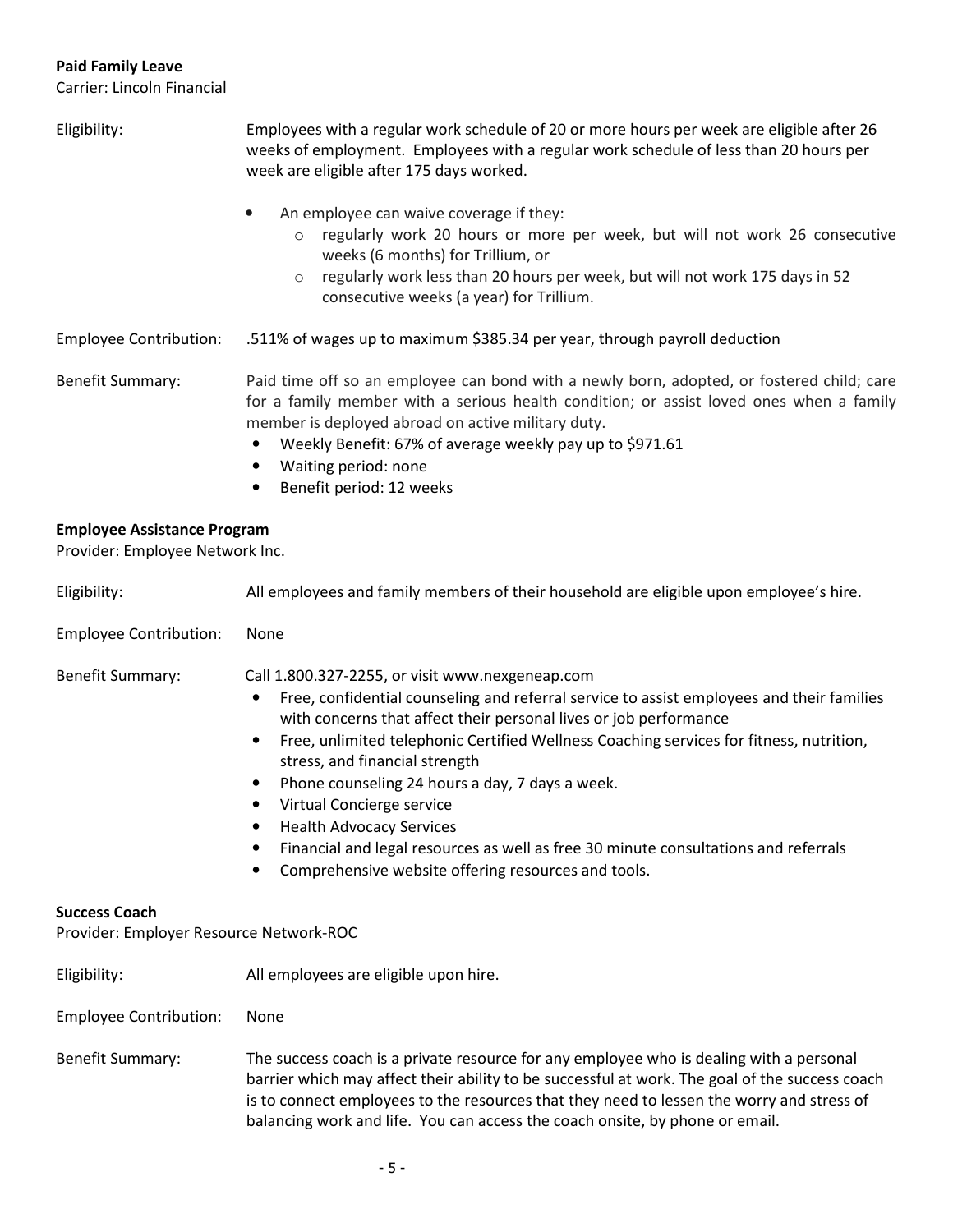## Success Coach (continued)

|                                                           | Reliable transport<br>$\bullet$<br>Housing<br>٠<br>Workplace Conflicts, such as<br>$\bullet$<br>supporting performance<br>improvement                                                                                                                                                                                                                                                                                                                                                       | Childcare<br>$\bullet$<br><b>Family Challenges</b><br>٠<br>Development and advancement<br>$\bullet$<br>coaching<br>Health and financial wellness<br>$\bullet$                                                                                                                                                                                                                                                                                                                                                                                                                                                                                                |  |
|-----------------------------------------------------------|---------------------------------------------------------------------------------------------------------------------------------------------------------------------------------------------------------------------------------------------------------------------------------------------------------------------------------------------------------------------------------------------------------------------------------------------------------------------------------------------|--------------------------------------------------------------------------------------------------------------------------------------------------------------------------------------------------------------------------------------------------------------------------------------------------------------------------------------------------------------------------------------------------------------------------------------------------------------------------------------------------------------------------------------------------------------------------------------------------------------------------------------------------------------|--|
| <b>Legal Benefits</b><br>Provider: RocketLawyer           |                                                                                                                                                                                                                                                                                                                                                                                                                                                                                             |                                                                                                                                                                                                                                                                                                                                                                                                                                                                                                                                                                                                                                                              |  |
| Eligibility:                                              | All employees and immediate family members are eligible upon employee's hire.                                                                                                                                                                                                                                                                                                                                                                                                               |                                                                                                                                                                                                                                                                                                                                                                                                                                                                                                                                                                                                                                                              |  |
| <b>Employee Contribution:</b>                             | None                                                                                                                                                                                                                                                                                                                                                                                                                                                                                        |                                                                                                                                                                                                                                                                                                                                                                                                                                                                                                                                                                                                                                                              |  |
| <b>Benefit Summary:</b>                                   | Access to the Legal Documents Library to create and sign hundreds of legal documents such<br>as wills and leases. Submit a question to an attorney and get reliable advice within one<br>business day. Free 30-minute phone consultation per issue with a specialized attorney. 40%<br>discount on legal services beyond the free consultation. RocketLawyer can assist with<br>housing issues, family/elder care, estate planning, buying a home, speeding tickets and<br>family planning. |                                                                                                                                                                                                                                                                                                                                                                                                                                                                                                                                                                                                                                                              |  |
| <b>Flexible Benefit Plan</b><br>Provider: Trillium Health |                                                                                                                                                                                                                                                                                                                                                                                                                                                                                             |                                                                                                                                                                                                                                                                                                                                                                                                                                                                                                                                                                                                                                                              |  |
| Eligibility:                                              | All regular full-time and part-time employees working a minimum of 20 hours per week.<br>Provisional employees are eligible for minimum medical coverage and Healthcare Stipend<br>under the Affordable Care Act.                                                                                                                                                                                                                                                                           |                                                                                                                                                                                                                                                                                                                                                                                                                                                                                                                                                                                                                                                              |  |
| <b>Benefit Summary:</b>                                   | other benefits.                                                                                                                                                                                                                                                                                                                                                                                                                                                                             | The Agency will provide a per pay period stipend to purchase benefits. The total amount of<br>the stipend is determined based on years of service at January 1 each year. It is also broken<br>up into two parts: the Healthcare Stipend which must be only used towards healthcare<br>related benefits, any unused amounts are forfeited; the Benefit Stipend which can be used<br>toward healthcare related benefits not covered by the Healthcare Stipend in addition to any<br>• Healthcare related benefits qualifying for the Healthcare Stipend are medical, dental,<br>and vision premiums in addition to Medical FSA and Limited FSA contributions. |  |

The stipends in the chart below are per pay period and based on a full time employment status of 37.5 hrs/week. Eligible part-time employees will be prorated based on work week.

| Per Pay Period Amounts        | Level 1<br>Hire $<$ 2 years | Level 2<br>$2 < 5$ years | Level 3<br>5+ years |
|-------------------------------|-----------------------------|--------------------------|---------------------|
| Benefit Stipend               | \$295.36                    | \$333.82                 | \$372.29            |
| <b>Healthcare Stipend</b>     | \$96.95                     | \$96.95                  | \$96.95             |
| <b>Total Possible Stipend</b> | \$392.31                    | \$430.77                 | \$469.24            |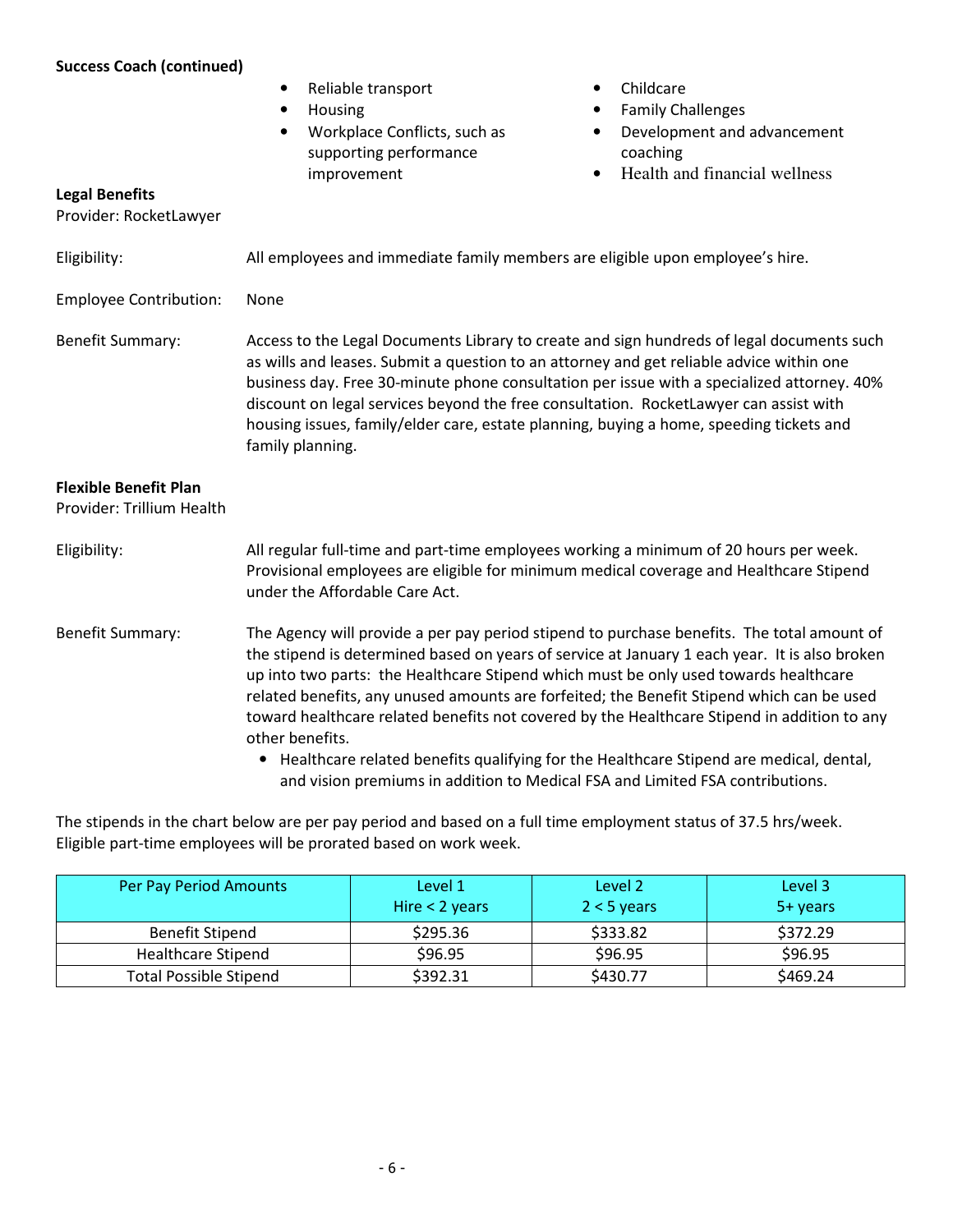# Flexible Benefit Plan Options

Medical Insurance

Carrier: Excellus BlueCross BlueShield

| Eligibility:                  | All regular full-time and part-time employees working a minimum of 20 hours per week and<br>as required by government regulations. Eligible for coverage upon hire.<br>Domestic Partner Coverage available                                                                                                                     |
|-------------------------------|--------------------------------------------------------------------------------------------------------------------------------------------------------------------------------------------------------------------------------------------------------------------------------------------------------------------------------|
| <b>Employee Contribution:</b> | Yes, through payroll deduction (Healthcare and Benefit Stipends may be applied)                                                                                                                                                                                                                                                |
| <b>Benefit Summary:</b>       | Five medical plan options are offered to provide for various needs. The chart below is<br>intended to be a basic summary for comparison purposes.<br>All plans include coverage of medically necessary health services for transgender people,<br>including transition related treatment. For more information, please see HR. |

# Medical Plan Definitions

# Annual Deductible

The annual deductible, based on a 12 month medical plan year (1/1/2021 – 12/31/2021), is the dollar amount of covered charges that you must pay before the plan begins to pay benefits for most services. For the Hybrid plan, the deductible is applied on an individual by individual basis, with a family maximum. For the HDHP, the deductible is applied on an individual or family basis. Co-pays and expenses charged in excess of allowable charges do not apply toward deductibles.

# Annual Out-of-Pocket Maximum

The out-of-pocket maximum is a plan feature that caps the amount you have to pay for covered expenses each 12 month plan year. When your share of covered expenses reaches the out-of-pocket maximum, the plan will pay 100% of the allowed amount for your eligible covered expenses for the remainder of the year. The out-of-pocket maximum includes deductibles, coinsurance and co-pays.

# Co-Insurance

Once you and/or your dependents have met the 12 month plan year annual deductible, you share expenses with the health plan. Your portion of these expenses is called co-insurance.

# Co-pays

A set dollar amount you pay a provider at the time of service.

# How Medical Expenses are covered - Copay Plan

The benefits you receive for most medically necessary covered expenses are determined as follows:

• For office visits to your primary care physician and specialist, as well as, prescription drugs, you pay a copayment and then the plan pays 100% of the charges. If you reach the annual out-of-pocket maximum copays no longer apply and the plan will pay 100% of covered medical expenses for the balance of the plan year. The annual out of pocket maximum for an individual is \$6,500 maximum and \$13,000 on aggregate level for a family.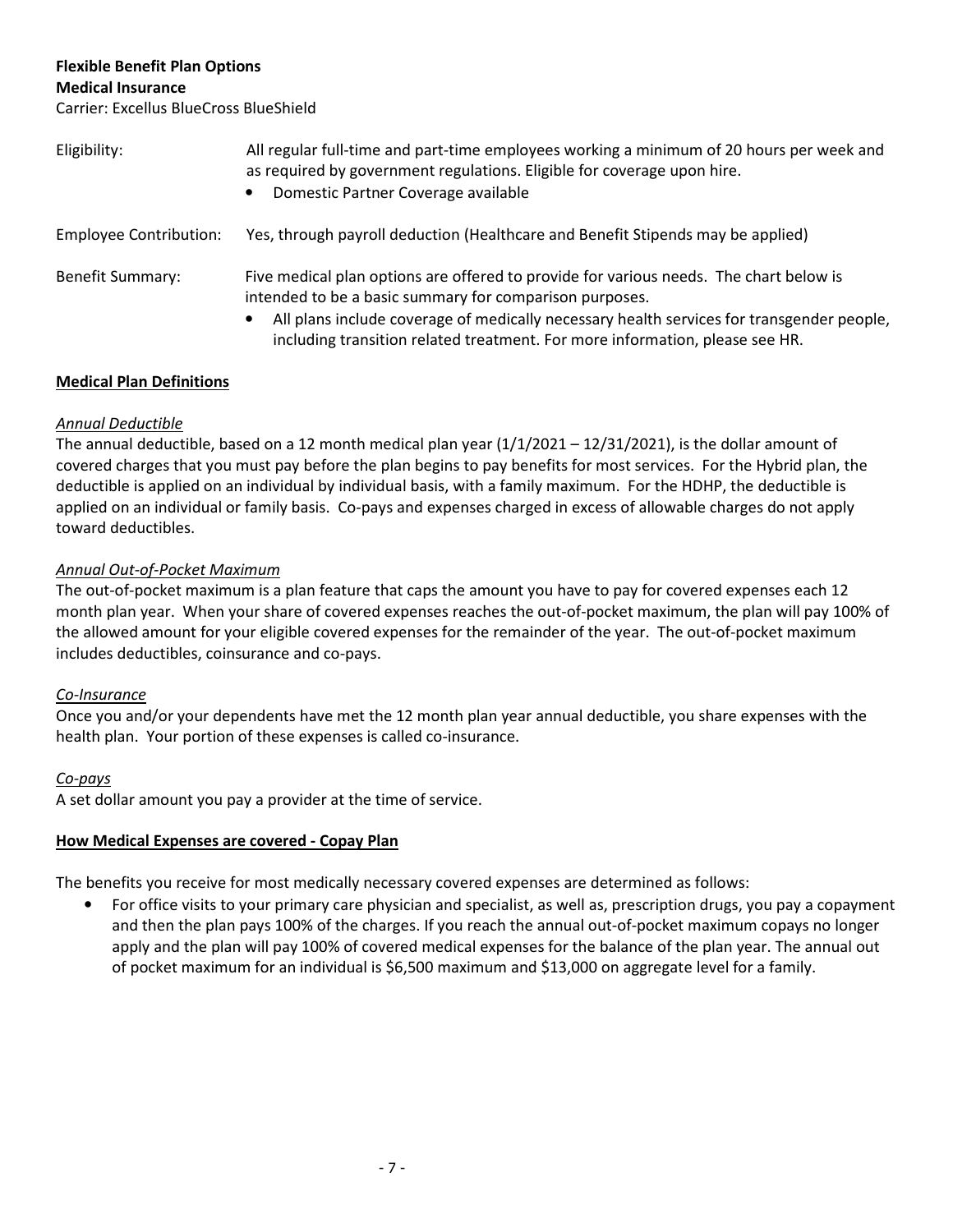## How Medical Expenses are covered - \$1,000/\$3,000 Deductible - Hybrid Plan

The benefits you receive for most medically necessary covered expenses are determined as follows:

- For services such as primary care physician, specialist, preventive care and prescription drugs, you will pay a copayment. For services such as inpatient, outpatient and skilled nursing facility, you must satisfy the annual deductible before the plan begins to pay benefits. Coinsurance applies after the deductible. The plan has a \$1,000 per individual deductible; to a maximum of three individuals meeting the \$1,000 deductible (\$3,000 deductible maximum).
- The plan's coinsurance is 80%/20%, meaning that for services that have coinsurance, the plan pays 80% of the charge and the participant pays 20% of the charge after the deductible is met.
- If you reach the annual out of pocket maximum, copayments and co-insurance no longer apply and the plan will pay 100% of covered medical expenses for the balance of the plan year. The annual out of pocket maximum for an individual is \$3,000; family contract would have a \$9,000 total out of pocket.

## How Medical Expenses are covered - \$1,500 High Deductible Health Plan

The benefits you receive for most medically necessary covered expenses are determined as follows:

- For services except preventive care and preventive prescription drugs, you must satisfy the annual deductible before the plan begins to pay benefits. Once the deductible is met, coinsurance applies. The plan has a \$1,500 per individual deductible; and \$3,000 for all other tiers.
- The plans co-insurance is 80%/20%, meaning that for services to which the co-insurance applies, the plan pays 80% of the charge and the participant pays 20% of the charge after the deductible is met.
- If you reach the annual out of pocket maximum, coinsurance no longer applies and the plan will pay 100% of covered medical expenses for the balance of the plan year. The annual out of pocket maximum for an individual is \$3,000; and all other tiers would have a \$6,000 total out of pocket maximum.

## How Medical Expenses are covered – \$3,000 and \$6,500 High Deductible Health Plans

The benefits you receive for most medically necessary covered expenses are determined as follows:

• For services except preventive care and preventive prescription drugs, you must satisfy the annual deductible before the plan begins to pay benefits.

The out of pocket maximum on these plans are the same as their deductibles, therefore once the deductibles are met, any additional services the plan will pay 100% of covered medical expenses for the balance of the plan year.

#### Plan Design components of an HDHP:

- Plan does not pay any benefits including prescriptions until the deductible is met except preventive care and preventive prescription drugs.
- Once the deductible is met, you pay coinsurance with the health plan until you reach your out of pocket maximum. If the deductible and out of pocket maximum are the same, services will be covered in full once the deductible is met.
- All out of pockets costs and amounts paid toward the deductible apply toward the out of pocket maximum.
- By participating in an HDHP an employee is eligible to participate in a Health Savings Account (HSA).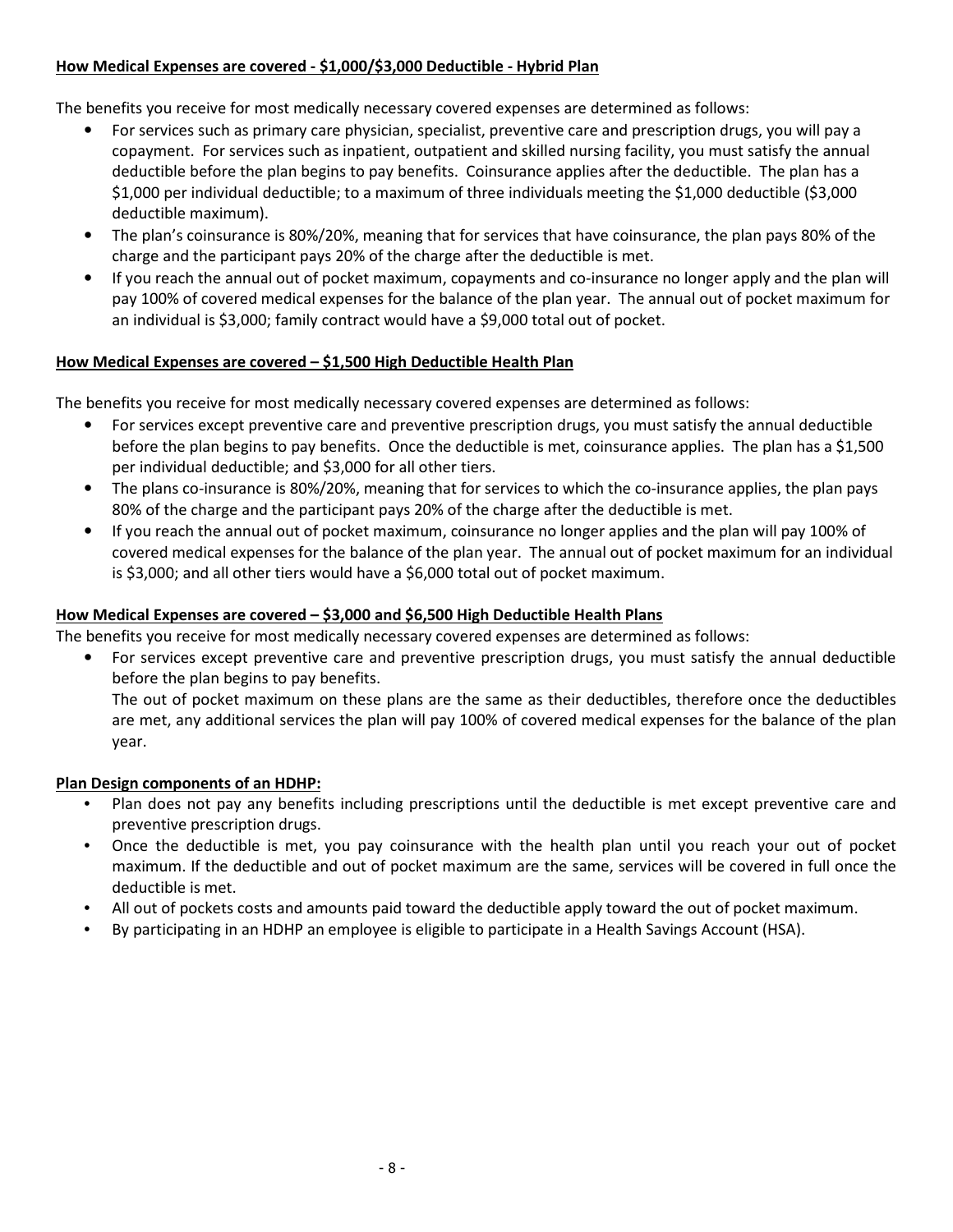| <b>Plan Features</b>                    | Signature 25/40                            | <b>Signature</b>                        | <b>Signature</b><br>\$1,500 HDHP                                                                       | <b>Signature</b><br>\$3,000 HDHP                                                                | <b>Signature</b><br>\$6,500 HDHP                                                                |
|-----------------------------------------|--------------------------------------------|-----------------------------------------|--------------------------------------------------------------------------------------------------------|-------------------------------------------------------------------------------------------------|-------------------------------------------------------------------------------------------------|
|                                         | Copay<br><b>In-Network</b>                 | 30/50 Hybrid<br>In-Network              | <b>In-Network</b>                                                                                      | <b>In-Network</b>                                                                               | In-Network                                                                                      |
| <b>Cost Sharing</b>                     |                                            |                                         |                                                                                                        |                                                                                                 |                                                                                                 |
| Deductible                              | N/A                                        | \$1,000/\$3,000                         | \$1,500/\$3,000                                                                                        | \$3,000/\$6,000                                                                                 | \$6,500/\$13,000                                                                                |
| Coinsurance                             | N/A                                        | 20%                                     | 20%                                                                                                    | 0%                                                                                              | 0%                                                                                              |
| Out-of-Pocket                           |                                            |                                         |                                                                                                        |                                                                                                 |                                                                                                 |
| Maximum                                 | \$6,500/\$13,000                           | \$3,000/\$9,000                         | \$3,000/\$6,000                                                                                        | \$3,000/\$6,000                                                                                 | \$6,500/\$13,000                                                                                |
| <b>Office Visits</b>                    |                                            |                                         |                                                                                                        |                                                                                                 |                                                                                                 |
| PCP                                     | \$25, \$0 copay for<br>children 19         | \$30, \$0 copay for<br>children 19      | Subject to<br>Deductible/Coins.                                                                        | Subject to Deductible                                                                           | Subject to<br>Deductible                                                                        |
| Specialist                              | \$40                                       | \$50                                    | Subject to<br>Deductible/Coins.                                                                        | Subject to Deductible                                                                           | Subject to<br>Deductible                                                                        |
| <b>Preventive</b><br><b>Services</b>    |                                            |                                         |                                                                                                        |                                                                                                 |                                                                                                 |
|                                         | Covered in Full                            | Covered in Full                         | Covered in Full                                                                                        | Covered in Full                                                                                 | Covered in Full                                                                                 |
| Inpatient<br><b>Services</b>            |                                            |                                         |                                                                                                        |                                                                                                 |                                                                                                 |
| Inpatient<br>Hospital                   | \$500                                      | Subject to<br>Deductible/Coins.         | Subject to<br>Deductible/Coins.                                                                        | Subject to Deductible                                                                           | Subject to<br>Deductible                                                                        |
| <b>Emergency</b><br>Care                |                                            |                                         |                                                                                                        |                                                                                                 |                                                                                                 |
| Emergency<br>Care                       | \$100                                      | \$200                                   | Subject to<br>Deductible/Coins.                                                                        | Subject to Deductible                                                                           | Subject to<br>Deductible                                                                        |
| <b>Urgent Care</b>                      | \$40                                       | \$50                                    | Subject to<br>Deductible/Coins.                                                                        | Subject to Deductible                                                                           | Subject to<br>Deductible                                                                        |
| <b>Outpatient</b><br><b>Services</b>    |                                            |                                         |                                                                                                        |                                                                                                 |                                                                                                 |
| Outpatient<br>Surgery                   | \$100                                      | Subject to<br>Deductible/Coins.         | Subject to<br>Deductible/Coins.                                                                        | Subject to Deductible                                                                           | Subject to<br>Deductible                                                                        |
| Diagnostic Lab                          | Covered in Full                            | Covered in Full                         | Subject to<br>Deductible/Coins.                                                                        | Subject to Deductible                                                                           | Subject to<br>Deductible                                                                        |
| Diagnostic X-<br>Ray                    | \$40                                       | \$50                                    | Subject to<br>Deductible/Coins.                                                                        | Subject to Deductible                                                                           | Subject to<br>Deductible                                                                        |
| Prescription<br><b>Drug</b>             |                                            |                                         |                                                                                                        |                                                                                                 |                                                                                                 |
|                                         | \$5/\$25/\$50,<br>\$0 generic to age<br>19 | \$5/\$35/\$70,<br>\$0 generic to age 19 | Subject to<br>Deductible/Coins.,<br><b>Preventive drugs</b><br>Not subject to the<br><b>Deductible</b> | Subject to<br>Deductible,<br><b>Preventive drugs Not</b><br>subject to the<br><b>Deductible</b> | Subject to<br>Deductible,<br><b>Preventive drugs</b><br>Not subject to the<br><b>Deductible</b> |
| <b>Dependent</b><br><b>Age Limit</b>    |                                            |                                         |                                                                                                        |                                                                                                 |                                                                                                 |
|                                         | 26                                         | 26                                      | 26                                                                                                     | 26                                                                                              | 26                                                                                              |
| <b>Premium Per</b><br><b>Pay Period</b> |                                            |                                         |                                                                                                        |                                                                                                 |                                                                                                 |
| Single                                  | \$428.39                                   | \$402.24                                | \$333.64                                                                                               | \$283.70                                                                                        | \$191.32                                                                                        |
| 2 Person                                | \$856.77                                   | \$804.49                                | \$667.26                                                                                               | \$567.42                                                                                        | \$382.63                                                                                        |
| Family                                  | \$1,182.92                                 | \$1,109.78                              | \$920.50                                                                                               | \$782.76                                                                                        | \$527.84                                                                                        |

This chart contains only a general description of the coverage and does not constitute a policy contract. For complete information including exclusions, limitations and conditions refer to the policy document. Neither the carrier, Brown & Brown, nor Trillium will be held responsible for typographical or clerical errors.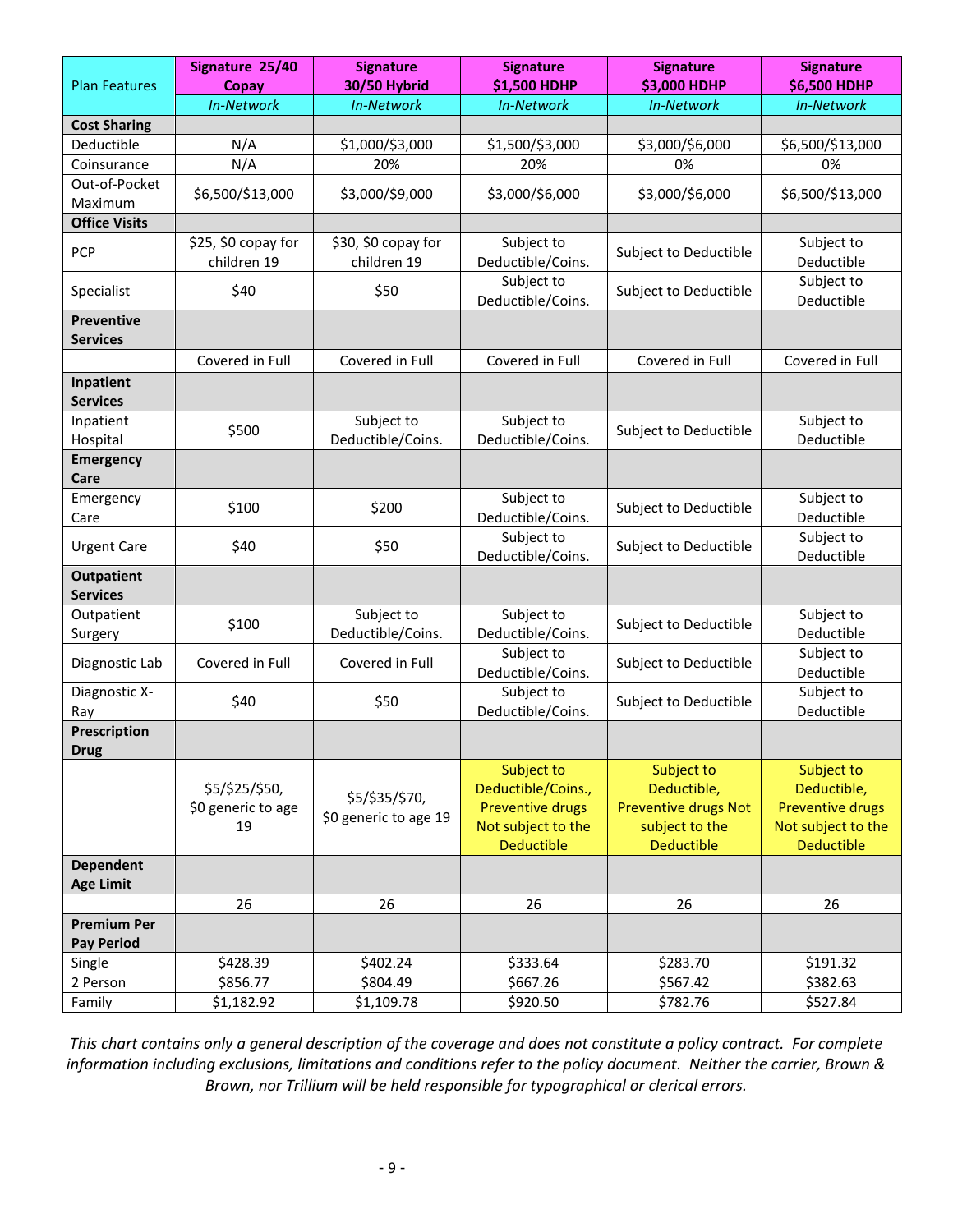#### Dental Insurance

Carrier: Excellus BlueCross BlueShield

Eligibility: All regular full-time and part-time employees working a minimum of 20 hours per week. Eligible for coverage upon hire.

• Domestic Partner Coverage available

Employee Contribution: Yes, through payroll deduction (Healthcare and Benefit Stipends may be applied)

|                                     | <b>In-Network</b>     | <b>Out-of-Network</b>             |
|-------------------------------------|-----------------------|-----------------------------------|
| <b>Preventive Services</b>          |                       |                                   |
| <b>Routine Oral Exams</b>           |                       |                                   |
| X-Rays                              | Covered at 100%       |                                   |
| Cleaning                            |                       |                                   |
| <b>Sealants</b>                     |                       |                                   |
| <b>Basic Services</b>               |                       |                                   |
| Fillings                            |                       |                                   |
| <b>Oral Surgery</b>                 |                       | Covered at 90%,                   |
| Periodontics                        |                       | Subject to Deductible             |
| Endodontics                         |                       |                                   |
| <b>Major Services</b>               |                       |                                   |
| Implants                            |                       |                                   |
| Crowns                              |                       | Covered at 60%,                   |
| Dentures                            | Subject to Deductible |                                   |
| <b>Bridges</b>                      |                       |                                   |
| <b>Orthodontia Services</b>         |                       |                                   |
|                                     |                       | <b>Not Covered</b>                |
| <b>Deductibles</b>                  |                       |                                   |
| Single/Family                       | No Deductible         |                                   |
| <b>Maximums</b>                     |                       |                                   |
| Calendar Year per individual        | \$1,250               |                                   |
| Lifetime (Orthodontia)              | <b>Not Covered</b>    |                                   |
| <b>Out-of-Network Reimbursement</b> |                       |                                   |
|                                     |                       | <b>Subject to Balance Billing</b> |
| <b>Dependent Age</b>                |                       |                                   |
|                                     |                       | 26                                |
| <b>Premium Per Pay Period</b>       |                       |                                   |
| Single                              |                       | \$16.19                           |
| 2 Person                            |                       | \$36.53                           |
| Family                              |                       | \$53.59                           |

This chart contains only a general description of the coverage and does not constitute a policy contract. For complete information including exclusions, limitations and conditions refer to the policy document. Neither the carrier, Brown & Brown nor Trillium will be held responsible for typographical or clerical errors.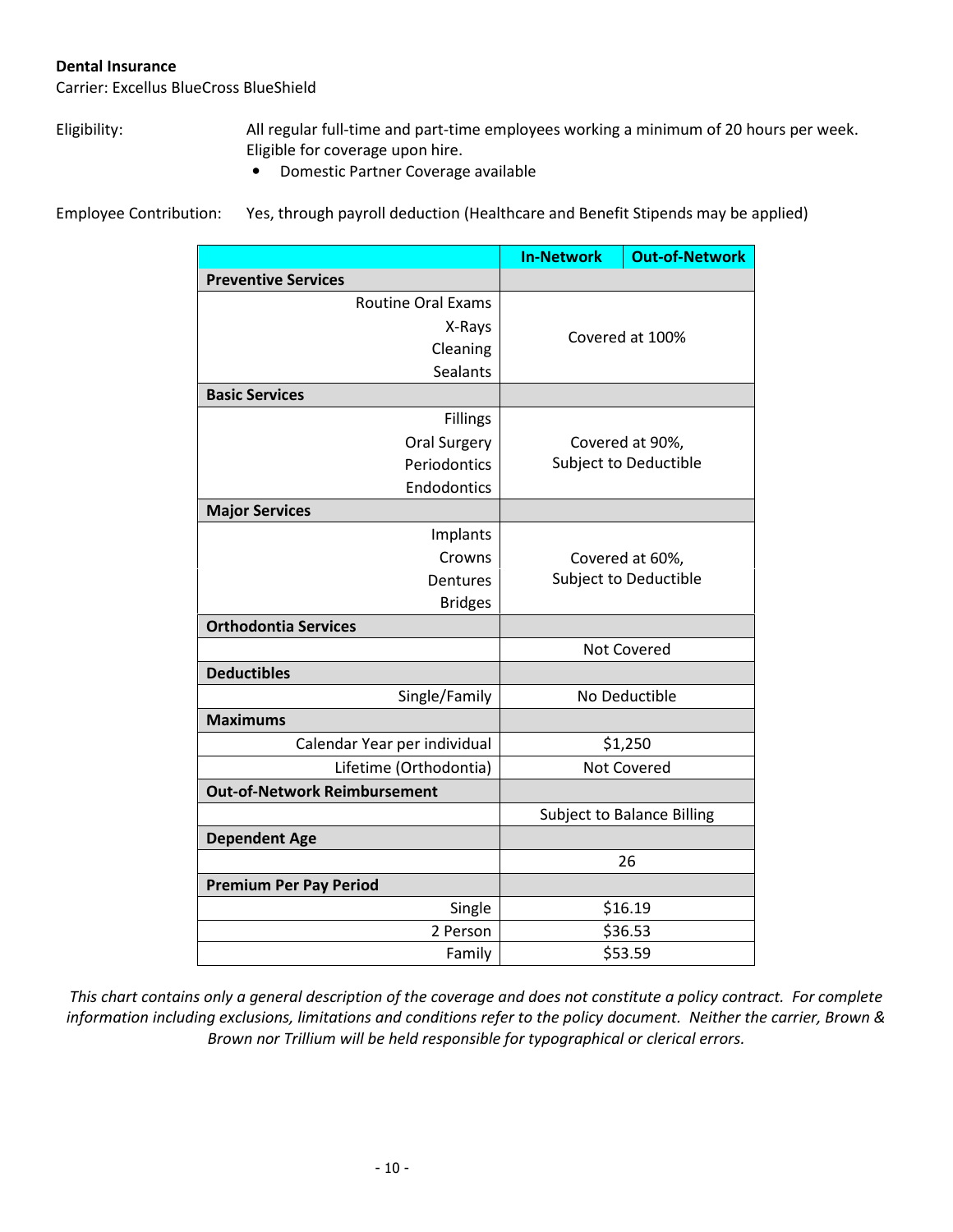# Vision Insurance

Carrier: VSP

Eligibility: All regular full-time and part-time employees working a minimum of 20 hours per week. Eligible for coverage on the first of the month following hire. \*Domestic Partner Coverage available

Employee Contribution: Yes, through payroll deduction (Healthcare and Benefit Stipend may be applied)

| <b>Benefit</b>                       | <b>In-Network</b>                     | <b>Out-of-Network</b> |
|--------------------------------------|---------------------------------------|-----------------------|
| Exam                                 | \$10 Copay                            | Up to $$45$           |
| <b>Frames</b>                        | \$130 Allowance                       | Up to $$70$           |
| Lenses                               | Single, Bifocal, Trifocal: \$25 Copay | Varies by lens type   |
| <b>Contacts (Instead of glasses)</b> | \$130 Allowance                       | Up to \$105           |
|                                      | Exam: Every Calendar Year             |                       |
| <b>Frequency</b>                     | Frames: Every Other Calendar Year     |                       |
|                                      | Contacts: Every Calendar Year         |                       |
| <b>Premium Per Pay Period</b>        |                                       |                       |
| Single                               | \$2.25                                |                       |
| 2 Person                             | \$4.50                                |                       |
| Family                               | \$7.26                                |                       |

This chart contains only a general description of the coverage and does not constitute a policy contract. For complete information including exclusions, limitations and conditions refer to the carrier documents. Neither the carrier, Brown & Brown nor Trillium will be held responsible for typographical or clerical errors.

# Flexible Spending Account (FSA)

Provider: Benefit Resource, Inc.

| Eligibility:                                                      | All regular full-time and part-time employees working a minimum of 20 hours per week.<br>Eligible upon hire.                                                                                                                                                                                               |  |  |
|-------------------------------------------------------------------|------------------------------------------------------------------------------------------------------------------------------------------------------------------------------------------------------------------------------------------------------------------------------------------------------------|--|--|
| <b>Employee Contribution:</b>                                     | Yes, through payroll deduction. Healthcare Stipend can be applied to Medical and Limited<br>Purpose FSA's, limitations may apply. The Benefit Stipend can be applied to all FSA's.                                                                                                                         |  |  |
| <b>Benefit Summary:</b>                                           | Allows employees to have pre-tax dollars deducted from their wages to cover eligible<br>expenses during the plan year. FSA accounts feature a MasterCard for ease of use.                                                                                                                                  |  |  |
|                                                                   | Dependent Care: dependent child or elder care expenses (used with any health<br>plans)<br>Medical: health care, dental or vision expenses (used with Copay and Hybrid plans)<br>$\bullet$<br>Limited Purpose: dental and vision expenses only (used with any of the high<br>$\bullet$<br>deductible plans) |  |  |
| <b>Health Savings Account (HSA)</b><br>Provider: Benefit Resource |                                                                                                                                                                                                                                                                                                            |  |  |
| Eligibility:                                                      | All regular full-time and part-time employees working a minimum of 20 hours per week.<br>Eligible first of initial full month of enrollment in High Deductible plan.                                                                                                                                       |  |  |
| <b>Employee Contribution:</b>                                     | Yes, through payroll deduction. The Benefit Stipend may be applied. Amount may be<br>changed any time.                                                                                                                                                                                                     |  |  |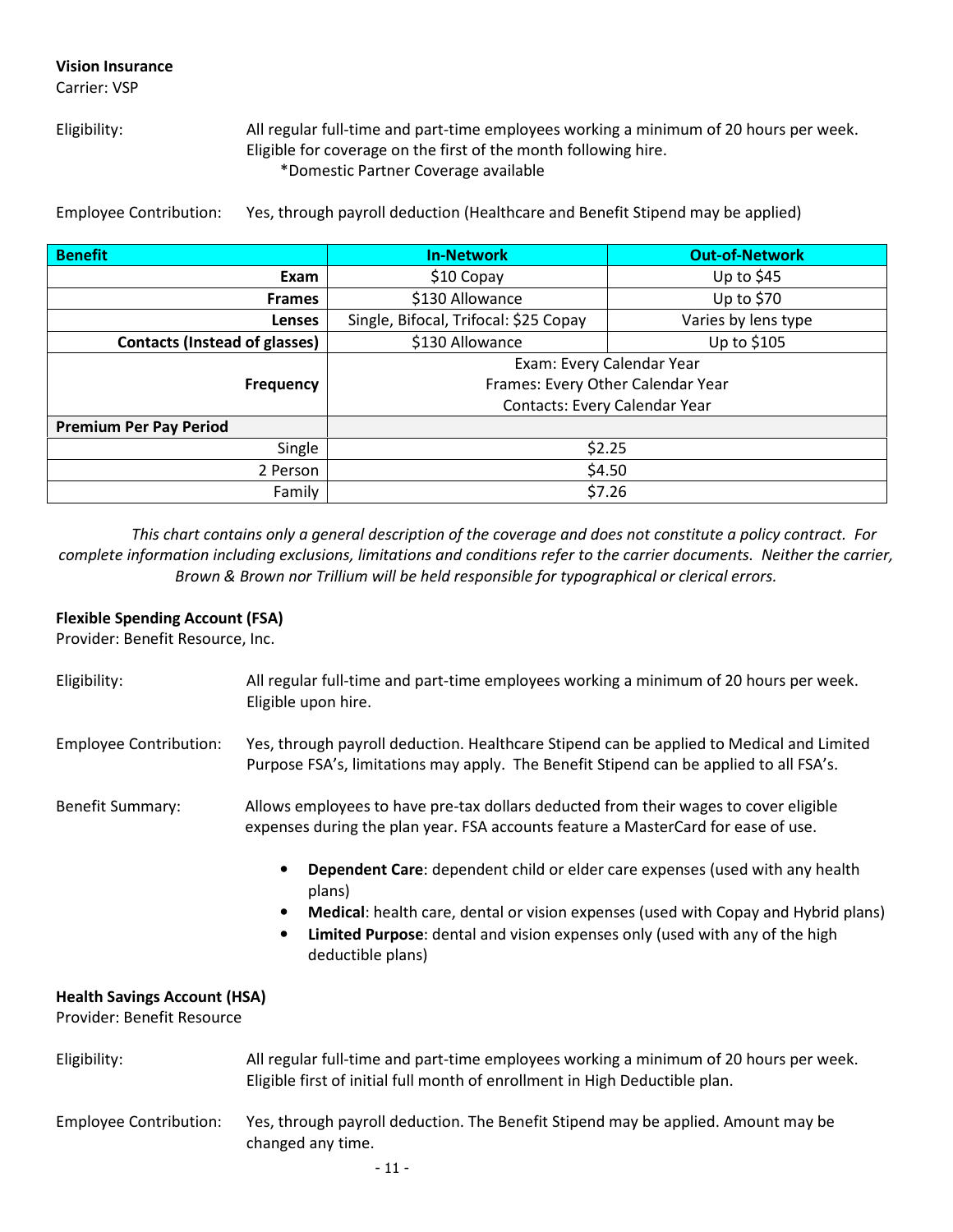### Health Savings Account (HSA) (continued)

Benefit Summary: Contributions are pre-tax and distributions are tax-free for qualifying health expenses. Contributions are also 100% vested and portable. Unused balances roll over year to year. No "use it or lose it" rules. HSA account features a MasterCard for ease of use. Medical FSA cannot be combined with an HSA. Limited Purpose FSA can be used for qualified dental and vision expense in conjunction with an HSA).

# HSA/FSA Comparison

|                                                                        | <b>HSA</b>                                                                                                                   | <b>FSA</b>                                                                                       |
|------------------------------------------------------------------------|------------------------------------------------------------------------------------------------------------------------------|--------------------------------------------------------------------------------------------------|
| Name of account                                                        | <b>Health Savings Account</b>                                                                                                | <b>Flexible Spending Account</b>                                                                 |
| Who owns the account?                                                  | Individual/Employee                                                                                                          | Employer                                                                                         |
| Is there a limit on the amount<br>that can be contributed per<br>year? | \$3,600 Single / \$7,200 Family<br>Catch-up contributions:<br>$$1,000$ /year - age 55 by end of tax year                     | General Purpose: \$2,550<br>Limited Purpose: \$1,500<br>Dependent Care: \$5,000                  |
| Can you change your election<br>during the year?                       | HSA Contributions can be changed at any time<br>throughout the year                                                          | FSA Contributions cannot be changed<br>throughout the year. Unless through a<br>qualifying event |
| Can unused funds be rolled<br>over from year to year?                  | <b>Yes</b>                                                                                                                   | General Purpose: \$10 - 550<br>Limited Purpose: \$10 - 550<br>Dependent Care: \$0                |
| May account reimburse non-<br>medical expenses?                        | Yes, but taxed as income and 20% penalty (no<br>penalty if distributed after death, disability, or<br>eligible for Medicare) | <b>No</b>                                                                                        |
| Is interest earned on the tax-<br>advantaged account?                  | Yes, accrues tax-free                                                                                                        | No                                                                                               |

### 401(k) Plan

Provider: ADP

| Eligibility:                                                 | All employees except temporary, per diem, and interns. Age 21 or over and employed for<br>one month.                                                                                                                 |
|--------------------------------------------------------------|----------------------------------------------------------------------------------------------------------------------------------------------------------------------------------------------------------------------|
| <b>Employee Contribution:</b>                                | Yes, through payroll deduction as a percentage of wages. The Benefit Stipend may be<br>applied. Amount may be changed any time.<br>Maximums: \$19,500; Catch-up (50+) \$6,500<br>$\bullet$                           |
| <b>Benefit Summary:</b>                                      | The organization will make a 3% guaranteed contribution plus .25% match up to 1% every<br>pay period. The contribution is 100% vested at the time of contribution.                                                   |
| <b>Optional Life Insurance</b><br>Carrier: Lincoln Financial |                                                                                                                                                                                                                      |
| Eligibility:                                                 | All regular full-time and part-time employees working a minimum of 20 hours per week.<br>Effective 1 <sup>st</sup> of month following employment if application is approved.<br>*Domestic Partner Coverage available |
| <b>Employee Contribution:</b>                                | Yes, through payroll deduction (Only the Benefit Stipend may be applied)<br>-Rates are based on age, smoker or non-smoker and the benefit amount elected.                                                            |
|                                                              | $-12-$                                                                                                                                                                                                               |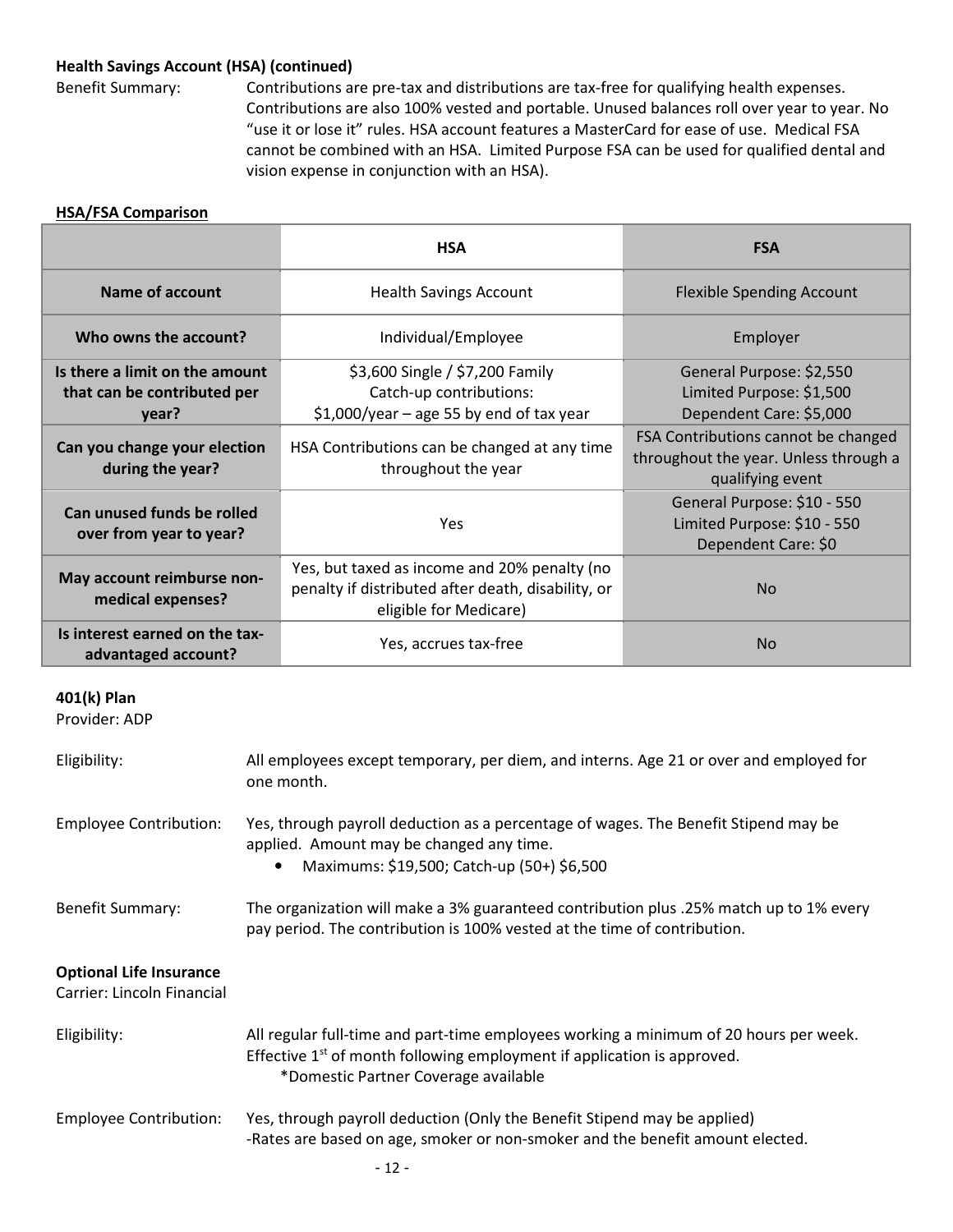#### Optional Life Insurance (continued)

Benefit Summary: Benefits are paid in the event of death, dismemberment or a life threatening illness.

- Employee Benefit
	- o At hire, Guaranteed Issue \$80,000; 50% reduction at age 70
	- o Increments of \$10,000; subject to a maximum of 5x annual salary, not to exceed \$300,000 (Combined Basic and Optional life amounts not to exceed \$600,000)
	- o Increase of 2 increments at open enrollment

#### • Spouse Benefit

- o At employee hire, \$10,000 Guaranteed Issue. Benefits terminate at employee's age 70 or retirement, whichever occurs first.
- o Increments of \$5,000 up to 50% of employee's optional life amount, not to exceed \$150,000
- o Increase of 2 increments at open enrollment
- o Reduces at the same rate and time as the employee

## • Child Benefit

- $\circ$  14 days to 6 Months: \$1,000
- o 6 Months to 19 years or 25 if full-time student: \$10,000
- o Benefits will terminate when the employee terminates/retires (not employee age dependent)

## Optional Short Term Disability

Carrier: Lincoln Financial

| Eligibility:                               | Regular full-time and part-time employees working a minimum of 20 hours per week are<br>eligible at hire or open enrollment. Effective $1st$ of month following application approval.                                                                          |
|--------------------------------------------|----------------------------------------------------------------------------------------------------------------------------------------------------------------------------------------------------------------------------------------------------------------|
| <b>Employee Contribution:</b>              | Yes, though payroll deduction (Only the Benefit Stipend may be applied)<br>Premium is based on each \$10 of benefit.<br>$\bullet$                                                                                                                              |
| <b>Benefit Summary:</b>                    | Benefits (40% of salary, up to \$1,000 per week) are paid for a maximum period of up to 26<br>weeks in the event of illness or injury that prevents you from working.<br>Waiting period: 7 days<br>Benefit is not payable during period of Enhanced Disability |
| <b>Identity Theft</b><br>Carrier: LifeLock |                                                                                                                                                                                                                                                                |
| Eligibility:                               | All regular full-time and part-time employees working a minimum of 20 hours per week and<br>their families are eligible. Effective $1st$ of month following employment.                                                                                        |
| <b>Employee Contribution:</b>              | Yes, though payroll deduction (Only the Benefit Stipend may be applied)                                                                                                                                                                                        |
| <b>Benefit Summary:</b>                    | LifeLock Identity Alert System. Dark web and bank account monitoring, data breach<br>notifications. Annual credit report and monthly credit score tracking. Identity theft                                                                                     |